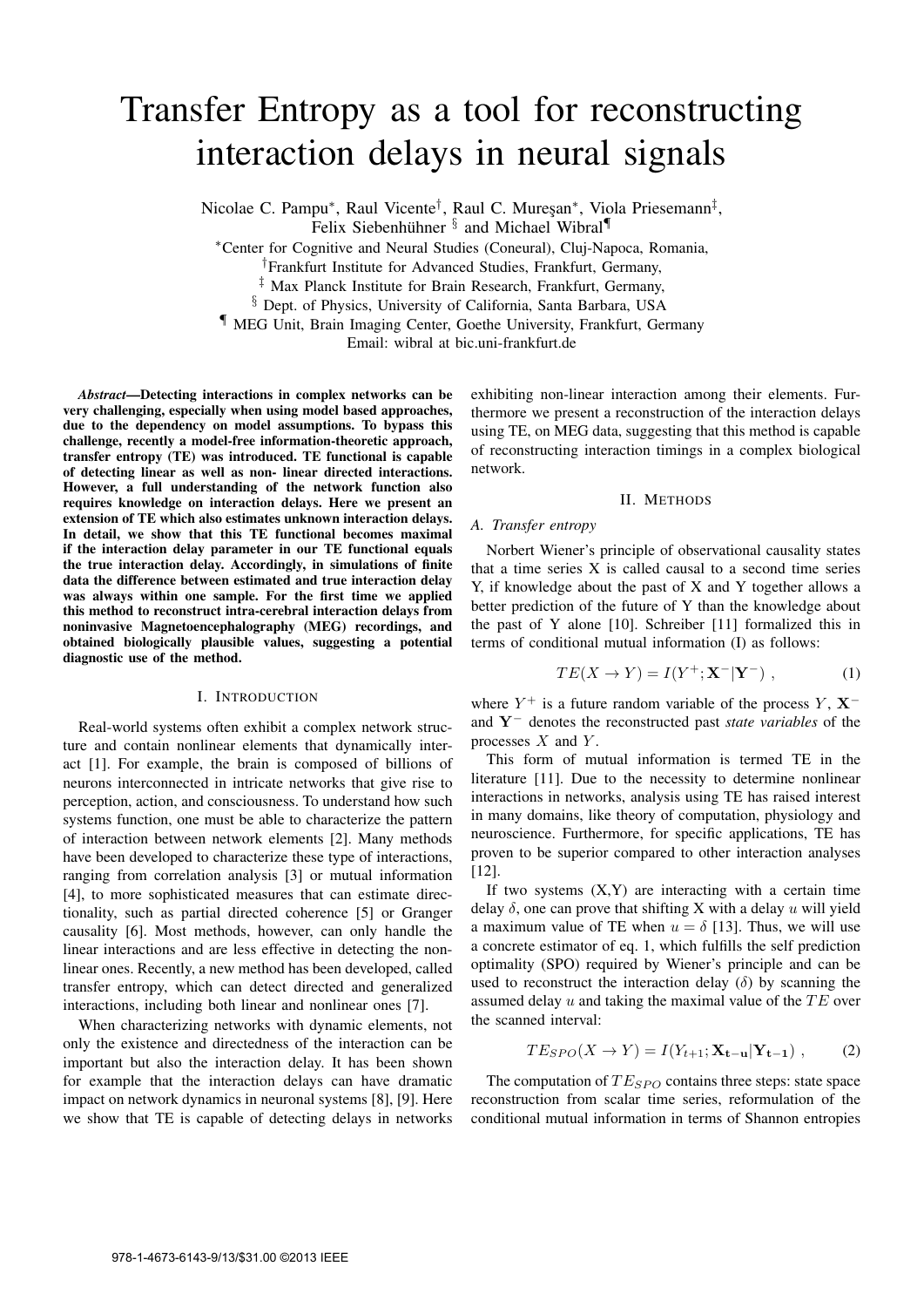and the entropy estimation based on a modified Kraskov-Stoegbauer-Grassberger estimator [14], [15], [7]. Due to a possible residual bias,  $TE_{SPO}$  values have to be compared to surrogate data using non-parametric statistical testing [14]. Here we construct surrogate data by shifting the time series of one of the two signals of a pair, by one experimental epoch or simulated block of data, preserving as many data features as possible. We then use permutation testing over TE variables from each block to assess significance of TE values.

# *B. Simulated and real datasets*

In order to test the ability of the method to correctly reconstruct the interaction delays, we used two types of simulated systems, an autoregressive process and a Lorenz system respectively. Additionally, we used MEG data to verify the method in a neural system.

*Autoregressive process (AR):* These processes generate a coupled system based on the following equations:

$$
X(t+1) = \sum_{k=0}^{m} \alpha_k X(t-k) + \sigma \eta_X(t),
$$
  
\n
$$
Y(t+1) = \sum_{k=0}^{m} \beta_k Y(t-k) + \sigma \eta_Y(t)
$$
  
\n
$$
+ \frac{\gamma_X \chi}{|\{\delta_X \chi\}|} \sum_{\delta \in \{\delta_X \chi\}} X^2(t+1-\delta).
$$
 (3)

where the last term of eq. 3 represents a nonlinear coupling with multiple delays. The order of the autoregressive process (*m*) is 10.  $\sigma = 0.1$  is the dynamic noise amplitude of the uncorrelated, unit-variance, zero-mean Gaussian noise terms  $η_X(t)$  and  $η_Y(t)$ .  $|{δ_{XY}}|$  denotes the number of elements in the set of delays  $\{\delta_{XY}\}$ , and  $(\gamma_{XY})$  represents the strengths of the coupling. The values for  $\alpha_k$  and  $\beta_k$  where constructed from the roots of the characteristic polynomial of the AR process, that were chosen at random on the unit circle, to guarantee a stationary AR process.

*Lorenz chaotic dynamical systems:* To analyze a more complex system, we have chosen two Lorenz systems with non-linear (quadratic) coupling and potential self-feedback according to:

$$
\dot{U}_i(t) = \sigma(V_i(t) - U_i(t)), \n\dot{V}_i(t) = U_i(t)(\rho_i - W_i(t)) - V_i(t) \n+ \sum_{i,j=X,Y} \gamma_{ij} V_j^2(t - \delta_{ij}), \n\dot{W}_i(t) = U_i(t) V_i(t) - \beta W_i(t).
$$
\n(4)

where  $i, j = X, Y; \sigma, \rho$  and  $\beta$ , are the *Prandtl number*, the *Rayleigh number*, and a geometrical scale; *γij* represent the coupling strengths from system *i* to *j*. The  $\delta_{ij}$  represents the delays of the coupling. Numerical solutions to these differential equations were computed using the *dde23* solver in MATLAB, and results were resampled such that the delays amounted to the desired values.

*MEG data:* To demonstrate that the  $TE_{SPO}$  method can be applied in a complex network case such as the brain, we have used MEG data from 30 healthy participants. The paradigm was a visual recognition task of Mooney faces as described in [16]. The participants were presented with Mooney stimuli in two conditions: upright Mooney faces and scrambled versions thereof, that no longer represented a face. All participants gave written informed consent before the experiment. Participants had to report by pressing buttons according to the face detection ('yes' or 'no'). We reconstructed several sources that differed between correct detection of faces and nonfaces [16]. For the reconstruction of source time courses we used a broadband Linearly-Constrained Minimum Variance (LCMV) beam-former, implemented in Fieldtrip [17]. The  $TE<sub>SPO</sub>$  was computed on the resulting time courses, by scanning the *u* parameter over an interval from 4 ms to 30 ms. The reconstructed links were tested at the subject level using permutation testing ( $p < 0.05$ , uncorrected) and subsequently at the group level using a binomial test ( $p < 0.05$ , corrected). The delays of the remaining significant links were averaged over subjects for each link, and the links corrected for potential cascade effects using the graph based approach described in [18]. The graph based approach allows to eliminate apparent connections that are detected due to a cascade effect (summing up delays among a segmented path). Apparent connections were excluded if another path trough different nodes was found and if the sum of the interaction delays in the second path were close (within 2 ms) to the apparent interaction delay.

## *C. Interaction delay estimation*

Based on the systems described above, we generated a series of simulations that were used in the analysis of interaction delay reconstruction. For each simulated system we generated 50 data segments (epochs), each containing 3000 sampling points. The simulated interactions were non-linear (quadratic), conforming to eq. 3 or eq. 4, respectively.

Computation of  $TE_{SPO}$  and all statistical procedures (including binomial testing) were performed in the open source toolbox TRENTOOL [14], [19], [7]. The Ragwitz criterion [20] was used to determine the embedding dimension *d* and lag  $\tau$ . To identify interaction delays we scanned the source delay parameter *u* in steps of 1 sample, the interval of assumed delays was chosen based on the analyzed systems, to include the values of the simulated delays. The values of the delay parameter *u* where TE was maximal were compared with the true interaction delays for each simulated system.

#### III. RESULTS

*Recovery of the interaction delay in single delay systems:* Using the autoregressive (AR) processes we have simulated two unidirectionally coupled systems with an interaction delay of  $\delta_{XY}$  = 20 sampling steps (interaction  $X \to Y$ ). Fig. 1, left part, shows the results of computing  $TE_{SPO}$  and its statistical significance for the two potential directions of interactions,  $X \rightarrow Y$  (red) and  $Y \rightarrow X$  (blue) for different *u*. The delay reconstruction graph shows a maximal value for  $u = 20$  units, which matches the simulated value of 20 sampling steps.

The second part represents an interaction delay reconstruction from two unidirectionally coupled Lorenz systems. The simulated coupling delay was  $\delta_{XY}$  = 30 sampling steps. Fig. 1, right part, shows the computed  $TE_{SPO}$  for both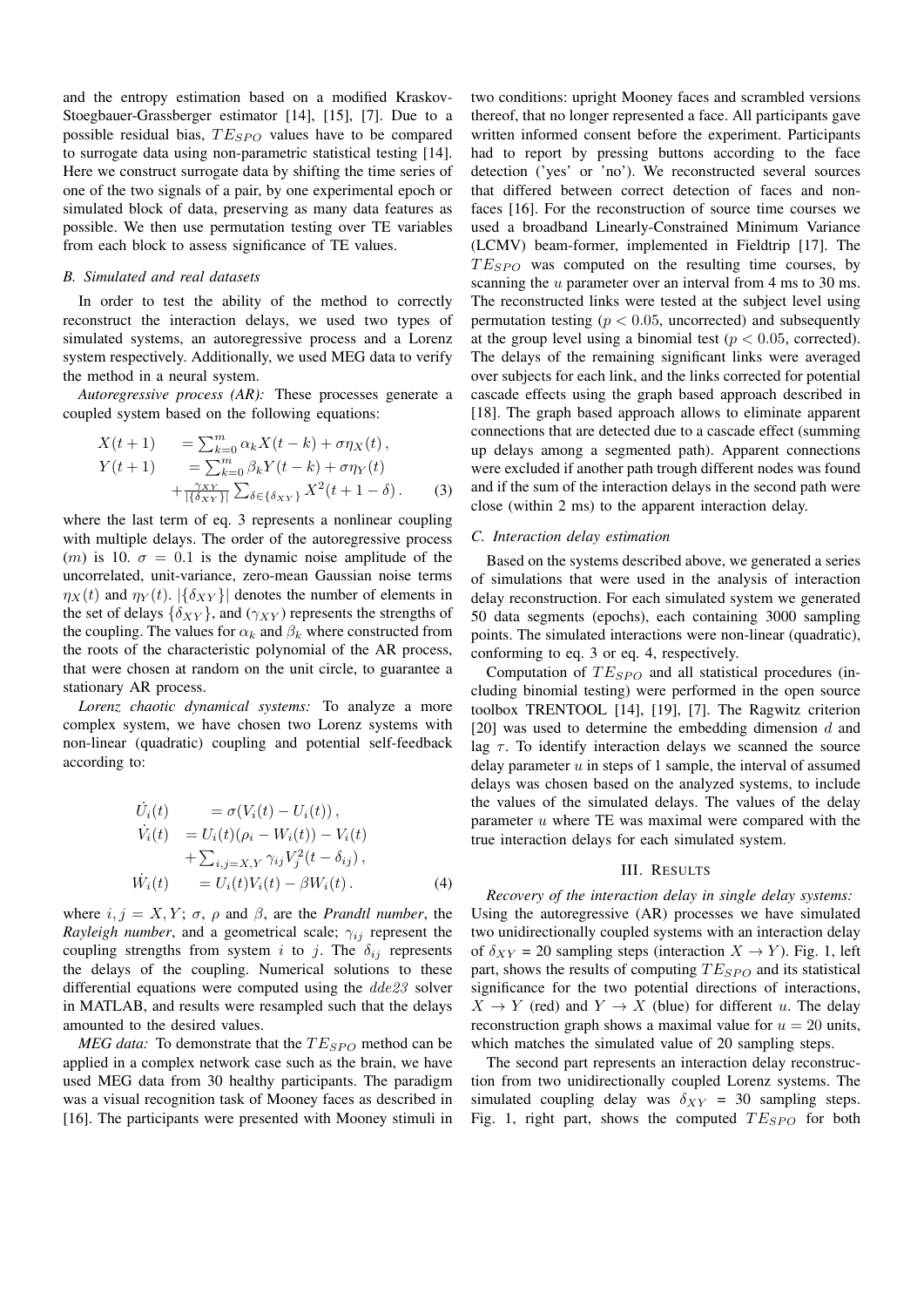

Fig. 1. TE values vs. assumed delay *u* for two types of systems. Two coupled AR systems, with single simulated delay  $\delta = 20$  (left part) and for two coupled Lorenz systems, with a single delay  $\delta = 30$  (right part). The statistically significant values are marked with asterisks above the normalized  $TE<sub>SPO</sub>$  with the color of the analyzed link. The upper part of the graph presents a segment of data from the simulated systems, from X (red dashed) and Y (blue dashed).

interaction directions,  $X \to Y$  (red) and  $Y \to X$  (blue). The reconstructed maximal value was at  $\delta_{XY}$  = 29 sampling steps.

## *Recovery of the interaction delay in a multiple delay system*

We simulated two sets of two unidirectionally coupled AR processes which contained multiple interactions from one system to the other  $(X \to Y)$ . The aim of this part was to analyze how multiple interactions will be reconstructed and to see how the distance in samples between the interaction delays is affecting the reconstruction. The first set contained two coupled AR systems with simulated data according to the delays  $\{\delta_{XY}\}\$  of 15, 20, 25, 30 and 35 sampling points, while the second set contained two AR systems with simulated data for interacting delays  $\{\delta_{XY}\}$  of 18, 19, 20, 21 and 22 sampling points. The rest of the settings were identical with the ones presented in the single delay system.

The first set, illustrated in fig. 2, left part, represents a reconstruction for the first simulated system, with the interactions  $\{\delta_{XY}\}\$  of 15, 20, 25, 30 and 35 sampling points. The recovered  $\{\hat{\delta}_{XY}\}$  consists of several peaks for the  $TE_{SPO}$ at 14, 19, 25, 30 sampling points and a lower value at 35 sampling points. The maximal value of the  $TE_{SPO}$  by definition represents the delay of an interaction, while the remaining peaks were *interpreted* this way as well.

The second set consisted of simulated delays  $\{\delta_{XY}\}\$  with the values 15, 16, 17, 18 and 19 sampling points. When dealing with closely grouped distributions of delays, the  $TE_{SPO}$ method managed to reconstruct a peak, see fig. 2 right part, near the mean of the distribution of delays. The width of this peak roughly reflects the interval of simulated delays. However, we could not separate and reconstruct the exact values for the simulated delays, possibly due to the width of peaks obtained from  $TE_{SPO}$  even for single delays, which can then not be distinguished from the neighboring delay peaks.



Fig. 2. TE values vs. assumed delay *u* for two coupled AR systems, with multiple delays. Simulated delays were  $\{\delta_{XY}\} = \{15, 20, 25, 30 \text{ and } 35\}$ (left); and  $\{\delta_{XY}\} = \{15, 16, 17, 18 \text{ and } 19\}$  (right). The upper part of the graph presents a segment of data from the simulated systems, the rest of the plotted parameters are identical as in fig. 1.

#### *Recovery interaction delay in a bidirectionally coupled system*

For this test we simulated a bidirectional interaction between two chaotic Lorenz systems – aiming to determine if the reconstruction of delays can handle a more complex nonlinear bidirectional case. The simulated delays were  $\delta_{XY} = 45$ and  $\delta_{YX} = 75$  in sampling steps. The delays were estimated to be  $\delta_{XY} = 46$  (red) and  $\delta_{YX} = 76$  (blue) (fig. 3, left). Estimations differed from the simulated delays by only one sample.



Fig. 3. TE values vs. assumed delay *u* for two bidirectionally coupled Lorenz systems (left). The value of simulation interaction delays were  $\delta_{XY} = 45$ (red) and  $\delta_{YX}$  = 75 (blue). The right part presents the cross-correlation function estimates (averaged over trials). The rest of the plotted parameters are identical as in fig. 1.

As an additional test, we made a comparison between a nonlinear method  $(T E_{SPO})$  and a linear method (crosscorrelation function), to investigate the accuracy of these methods to recover the simulated interaction delays (fig. 3) The cross-correlation function shows some interactions at the simulated delays, but as the estimated amplitude of these interactions is very low, these values may be easily covered with noise.

#### *MEG data analysis*

For the MEG dataset the interaction delays were reconstructed using the  $TE_{SPO}$  method described here. Results in fig. 4 denote the average values of the interaction delays, over